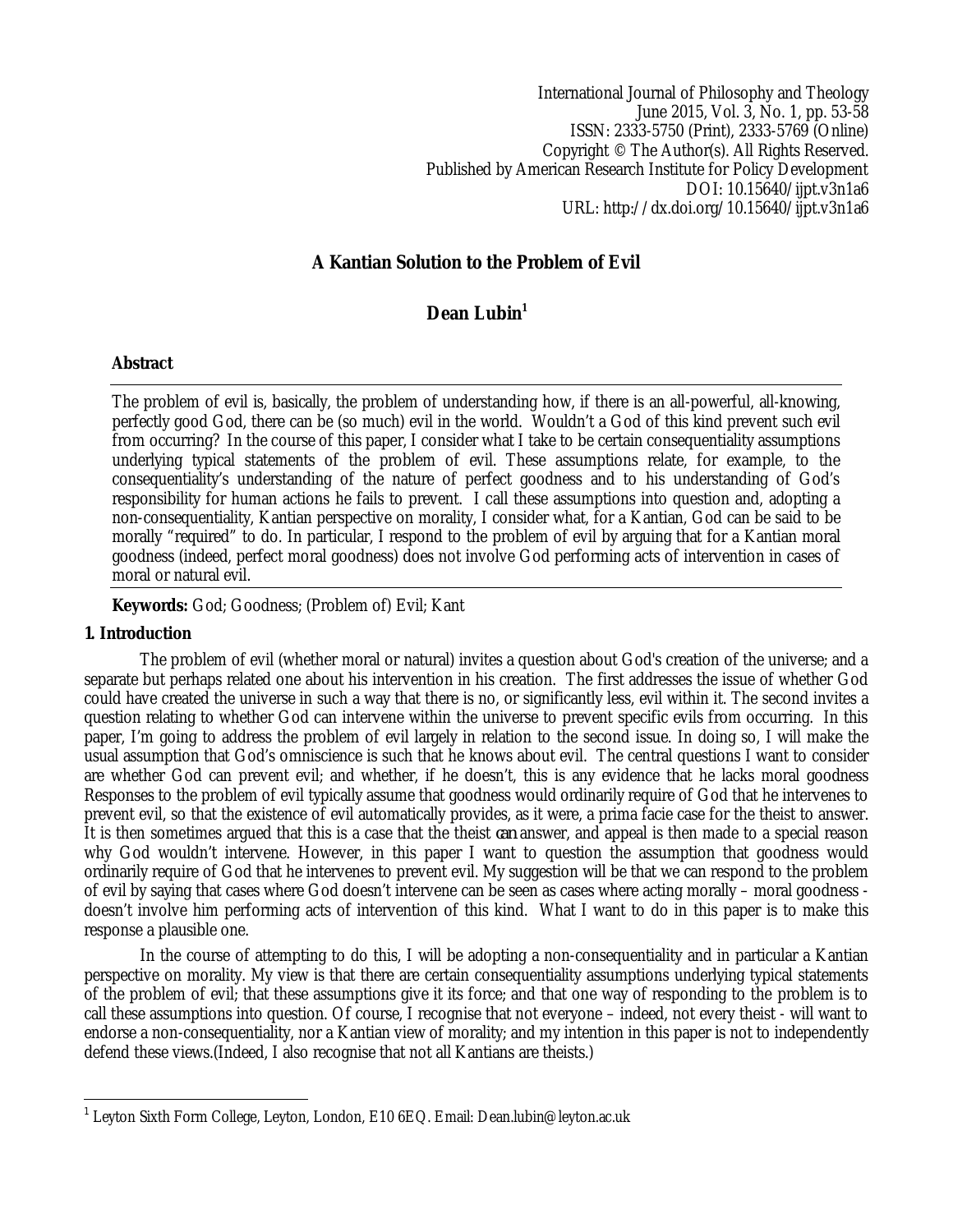Rather, my intention is to explore some of the consequentiality assumptions underlying the problem of evil, and to say how we might be able to respond to the problem should we decide to reject these assumptions and adopt a non-consequentiality, Kantian, approach. Moreover, my intention is to consider only certain aspects of Kant's specific views. The response I adopt to the problem of evil is not meant to be Kant's, but it is one that can be adopted by anyone who thinks (as I do) that Kant's general view of morality is correct.

## **2. Can God, as an Omnipotent Being, Prevent Evil?**

In thinking about what God is morally required to do, it is tempting to place too much emphasis on his omnipotence and think that just because he is perhaps able to bring about some supposedly good state of affairs (or prevent some supposedly bad state of affairs), he is under a moral obligation to do so. But this seems to me to be a mistake: though "ought" implies "can"; "can" does not imply "ought". In any event, just because there is some supposedly good (or bad) state of affairs, we shouldn't think that it automatically follows that God *can* bring it about (or prevent it). Indeed, in thinking about what God can do, we might take the view that this is determined or fixed by what he is morally required to do; and so that we need to *first* consider what he is morally required to do. However, the question of what God is morally required to domight itself seem rather strange. It might seem strange to talk about God being morally *required* or having a *duty*or being *obliged* to do something. How can these notions apply to an omnipotent being like God? One issue relates to whether God being morally required to do something is consistent with his omnipotence: if God is omnipotent, then morality and its requirements cannot be thought of as imposing some kind of external demand on him. However, the idea of God being morally required to do certain things need not be thought of as conflicting with his omnipotence if the moral requirements in question aren't thought of as having an external source but are instead thought of as being self-imposed (as a Kantian would undoubtedly think of them). On this view, then, moral requirements are to be thought of as requirements that God freely imposed on himself. Another reason why it might seem strange to talk of moral requirements in relation to God relates to the fact that God shouldn't be thought of as a being who *needs* to be morally required to act in certain ways in order for him to do so. Indeed, Kant makes this kind of point in comments he makes about the divine or holy will in his *Groundwork*: "A perfectly good will would, therefore, equally stand under objective laws (of the good), but it could not on this account be represented as *necessitated* to actions in conformity with law since of itself, by its subjective constitution, it can be determined only through the representation of the good. Hence no imperatives hold for the *divine* will and in general for a *holy* will: the "ought" is out of place here, because volition is of itself necessarily in accord with the law."(Kant (1): 4:414)

Similarly, in his *Critique of Practical Reason* he claims that a holy will is a will which "… would not be capable of any maxim conflicting with the moral law." (Kant (2): 5:32) A Kantian's understanding of perfect goodness is, then, one such that a perfectly good being such as God (even if subject to desires or other inclinations) never deviates from the good. On this understanding, whatever God does is – indeed, has to be - good. So, where in what follows reference is made to God being morally required to do something, the implication is not that this is something he needs in order for him to act morally. *We* need such a requirement, because we can and of course do deviate from the good. But for God there is - can be - no such deviation. Of course, on a consequentiality understanding of perfect goodness, a perfectly good being is one who brings about as many supposedly good, or prevents as many supposedly bad, states of affairs as she can. She might, for example, maximise happiness or minimise suffering as much as she can. A consequentiality will therefore be rightly puzzled about how the existence of a perfectly good being could be consistent with there being, for example, so much evil in the world. But a Kantian can say that God's will is perfect not in the consequentiality sense which sees perfection in the maximisation of some supposedly valuable outcome, but in the sense given above: his will (even if subject to desires or other inclinations) never deviates from the good. What remains to be seen, of course, is whether God not intervening to prevent evil can be seen as something that is consistent with the Kantian view that his will never deviates from the good.

#### **3. Wouldn't God Intervene to Prevent evil if he loves us?**

It might be argued that if God loves us, he would – indeed, should - help us (more than he does) – for example, and in particular, in cases involving natural or moral evil. A Kantian can respond to this by appealing to Kant's claim that morally worthy actions aren't done out of love or other "inclination".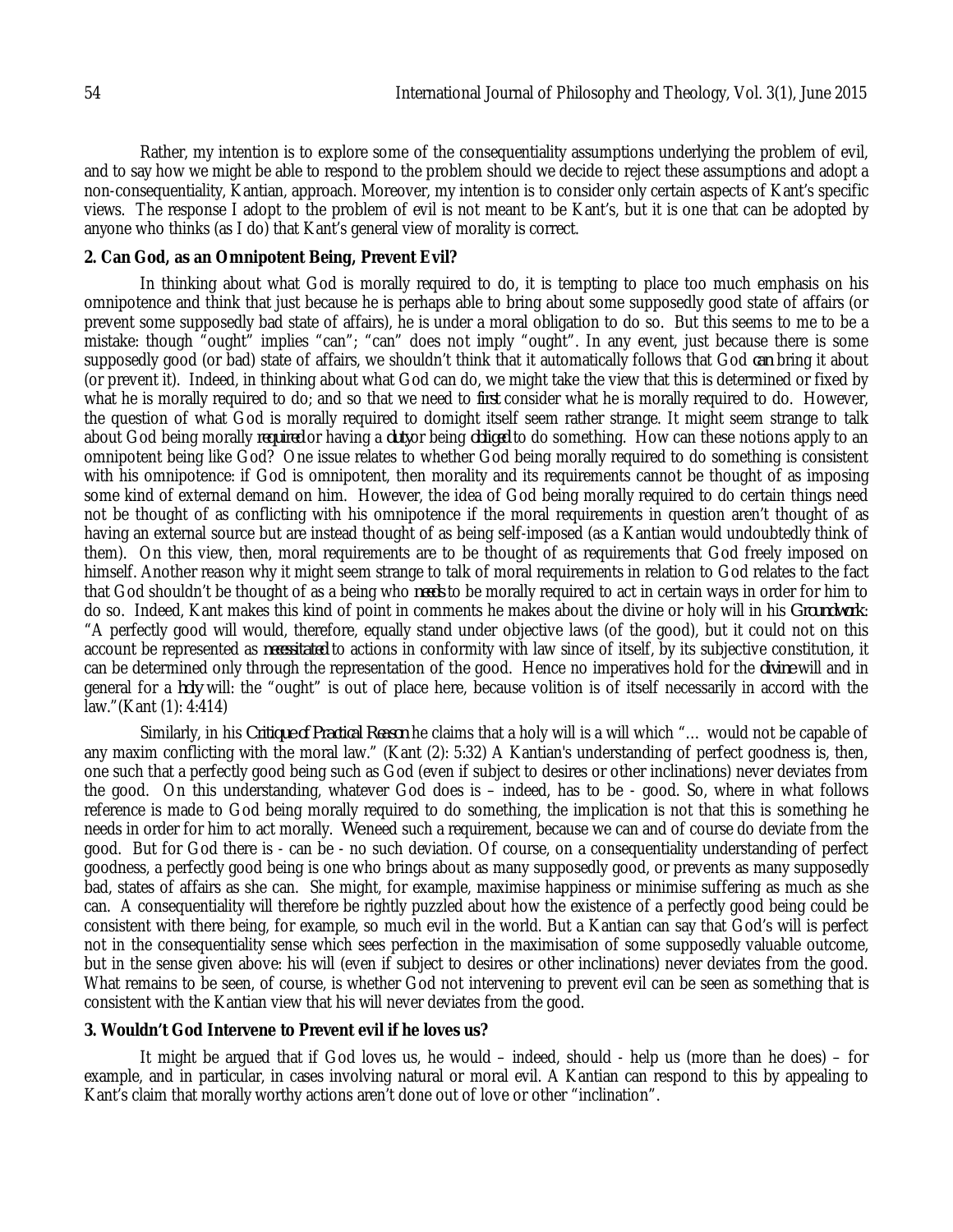# Dean Lubin 55

Indeed, Kant indicates why *our* actions wouldn't have moral worth if performed from inclination in the preface to his *Groundwork* where he claims that: "… in the case of what is to be morally good it is not enough that it *conform* with the moral law but it must also be done *for the sake of the law*; without this, that conformity is only very contingent and precarious, since a ground that is not moral will indeed now and then produce actions in conformity with the law, but it will also often produce actions contrary to the law." (Kant (1): 4:390) Kant's thought is that if an individual acts from duty, her actions will necessarily conform to the moral law; but if she acts from inclination*,* any conformity of her actions to the moral law will be contingent and precarious. Indeed, he makes this very point in the course of his discussion of an individual's duty of beneficence: "To be beneficent where one can is a duty, and besides there are many souls so sympathetically attuned that, without any motive of vanity or self-interest they find an inner satisfaction in spreading joy around them and can take delight in the satisfaction of others so far as it is their own work. But I assert that in such a case an action of this kind, however it may conform with duty and however amiable it may be, has nevertheless no true moral worth but is on the same footing with other inclinations, for example, the inclination to honour, which, if it fortunately lights upon what is in fact in the common interest and in conformity with duty and hence honourable, deserves praise and encouragement but not esteem; for the maxim lacks moral content, namely that of doing such actions not from inclination but *from duty*." (Kant (1): 4:398)

So, for Kant the action of an individual who helps others out of inclination has no genuine moral worth because actions done from an inclination to help others may not conform to the moral law (and thus where they do, such conformity can be said to be contingent and precarious). To see this, we can perhaps imagine an individual's inclination to help others motivating him to help someone to commit a crime of some kind. For example, we can easily imagine a situation in which an inclination to help others would lead someone to lie (for example, in court) on their behalf. On similar lines, in "On the Value of Acting from the Motive of Duty", Barbara Herman makes the point that an inclination of this kind could lead one to help an art thief whom one sees, late at night, struggling to remove stolen art from a museum. (pp. 4-5) Imagine, then, that God is motivated by an inner satisfaction in spreading joy around him and the delight in bringing about the satisfaction of others. Actions based on such motives would clearly include acts of evil prevention. But a Kantian can say that these actions would – for the reasons given above have no true moral worth; and so that any motivations of this kind would not lead God to perform them. A Kantian can therefore say that occasions where God doesn't intervene to prevent evil provide no evidence that he doesn't, for example, love us.

#### **4. Is God Morally Responsible for the Actions he fails to prevent?**

Is God's "failure" to prevent (serious) cases of moral evil any evidence that he lacks moral goodness? Underlying the thought that it might be, is the idea that God is just as morally responsible not merely for what he does, but also for actions he fails to prevent. But is he? Are *we* morally responsible for actions that we don't prevent? This last question famously arises in Bernard Williams' example of Jim and the Indians. Jim is travelling in South America, and one day finds himself in the central square of a small town. Twenty Indians are tied up against the wall and a military captain explains to him that they are a random group of inhabitants who are going to be shot: there have been protests against the government recently, and they are going to be killed as an example to the general population of the advantages of not protesting. However, the captain says that because Jim is an honoured guest in the country, he will be allowed the privilege of shooting any one of the Indians, whereupon the other nineteen will be released. (Jim will also be allowed to choose who to shoot.) Jim is informed that if he doesn't take up the offer and kill one of the Indians, one of the captain's men will kill them all. So, what should Jim do? Should he shoot one of the Indians and save nineteen others, or refuse the captain's offer - in which case twenty Indians will be killed? The example is particularly directed against act utilitarianism but applies to consequentialism more generally. If Jim declines the captain's offer, consequentiality would hold him morally responsible for the twenty deaths. Williams questions whether this could be right: "A feature of utilitarianism is that it cuts out a kind of consideration which for some … makes a difference to what they feel about such cases: a consideration involving the idea … that each of us is specially responsible for what *he* does, rather than for what other people do." (Williams: p. 99)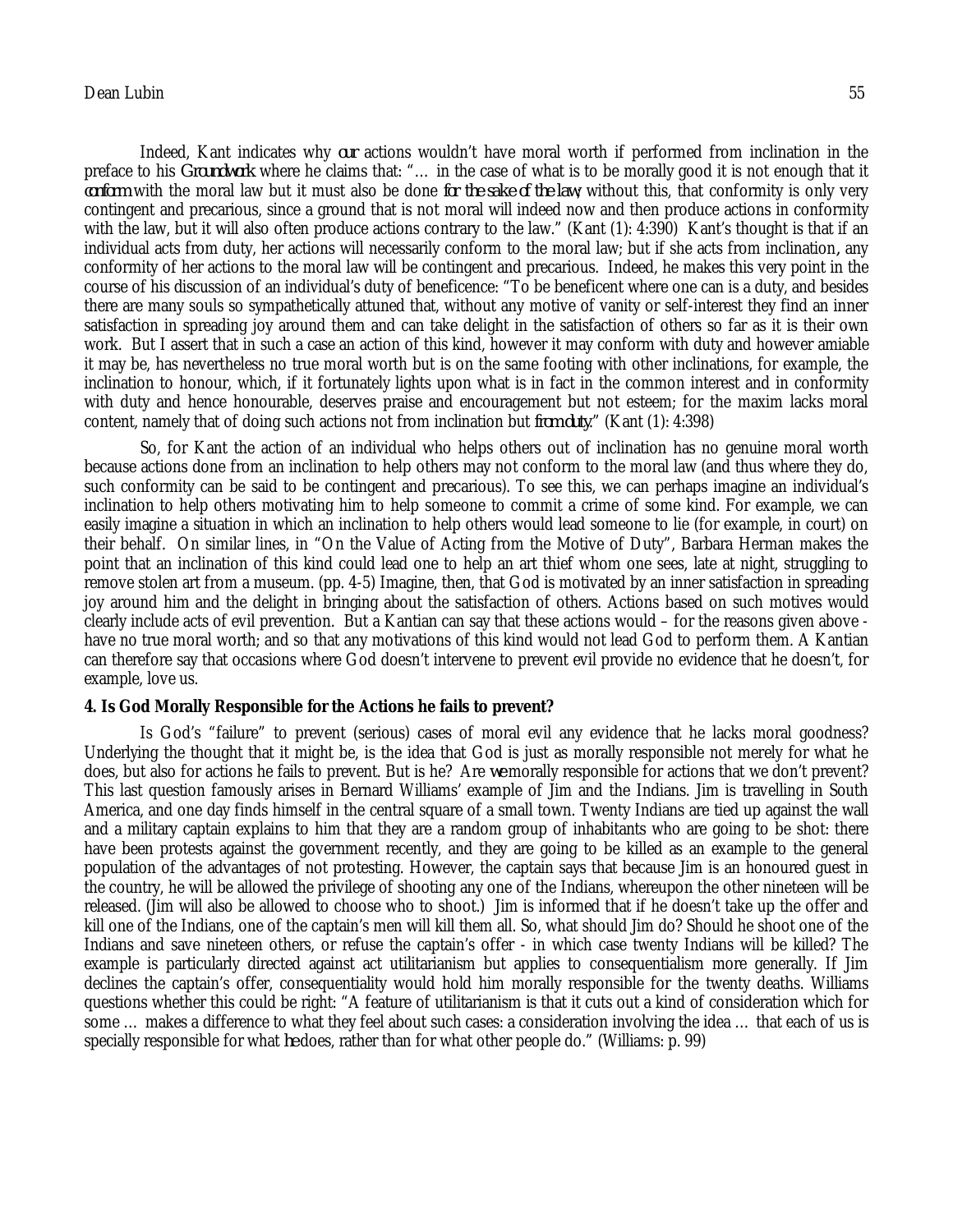"It is because consequentialism attaches value ultimately to states of affairs, and its concern is with what states of affairs the world contains, that it essentially involves the notion of *negative responsibility*: that if I am ever responsible for anything, then I must be just as responsible for things that I allow or fail to prevent, as I am for things that I myself, in the more everyday restricted sense, bring about." (Williams: p. 95) This line of thought does seem to me to be a good reason to call consequentialism into question. Moreover, it seems that we can apply similar reasoning to cases where God doesn't intervene to prevent moral evil; and say that he is not responsible for the moral evil that he doesn't prevent. However, it should be noted that this response relies on the idea that God creates us as genuinely free beings; and wouldn't be open to anyone who thought that God causes our actions in such a way that they aren't performed freely by us.

### **5. The Categorical Imperative, God and Evil**

What, then, *is* the extent of God's moral obligation or duty to help others, and in particular us? For Kant there is a well-known connection between morality and maxims that cannot be willed as a universal law. These maxims are of two kinds: maxims that cannot be universalised - the attempt to universalise them is said to involve a contradiction in conception; and maxims that can be universalised but cannot be *willed* as a universal - the attempt to will them as a universal law is said to involve a contradiction in the will. The first kind is exemplified by a maxim of false promising; the second by a maxim of not helping others in need. In relation to a maxim of not helping others in need, Kant asks us to consider an individual"… for whom things are going well while he sees that others (whom he could very well help) have to contend with great hardships …"who thinks"… what is it to me? let each be as happy as heaven wills or as he can make himself; I shall nothing from him nor even envy him; only I do not care to contribute anything to his welfare or to his assistance in need!" In relation to this example, Kant claims that: "… although it possible that a universal law of nature could very well subsist in accordance with such a maxim, it is still impossible to **will** that such a principle hold everywhere as a law of nature. For, a will that decided this would conflict with itself, since many cases could occur in which one would need the love and sympathy of others and in which, by such a law of nature arisen from his own will, he would rob himself of all hope of the assistance he wishes for himself." (Kant (1): 4:423)

To what extent can this or similar reasoning be applied to God? One point a Kantian can make is that if we are only morally required to *sometimes* help others, the same might be said of God. Indeed, a Kantian might press this point further and say that there may be relevant differences between us and God such that although we are sometimes under an obligation to help relieve others' suffering, God never is. At least, we should not assume that just because we are morally required to do something, so too is God. After all, the reasoning above doesn't apply to God in the sense that he doesn't need our love, sympathy and help; and there seems to be no obvious contradiction in God's will were he to universalise a maxim of not helping us – for example, in cases involving moral and natural evil. On the contrary, there might - as we shall now perhaps see - be contradictions involved in an attempt by God (i.e. in an attempt that we might imagine him making) to adopt a maxim of helping us in cases of this kind. Consider firstly natural evil. Most theists think that God is the source of the laws of nature governing the universe. Could God also will that he sometimes violates these laws? Our answer to this question will largely depend on how we understand the concept of a "law of nature"; and in what follows, I am going to assume that laws of nature are to be understood as *universal* i.e. as laws which hold everywhere and at all times.(This is how Kant himself seems to think of them.)

A Kantian can then say, in response to cases of natural evil, that it is not permissible for God to violate laws of nature and prevent cases of this kind; because there would be a contradiction in his will were he to decide to both create *universal* laws, and yet nevertheless reserve for himself the right, as it were, to violate them (e.g. to prevent serious cases of natural evil). In his *Enquiries*, David Hume famously defined a miracle as "… *a transgression of a law of nature by a particular volition of the Deity* …" (Sect. X, Part I, 90). If what has just been said is correct, it would seem that for a Kantian miracles –if thought of in this Human way - wouldn't be possible in the sense that they wouldn't be *morally* possible. Now, there is of course a separate but important question about whether God could have initially created better laws of nature, and in particular ones that don't give rise to (so much) natural evil. This question, as I said at the beginning, isn't the main focus of this paper. Nevertheless, I do want to make some brief comments on this issue here. God was presumably under no moral obligation to create a universe ("world") in the first place. Indeed, from a Kantian perspective, there seems to be no contradiction of any kind in him not doing so. Nevertheless, let's assume that if God does create a universe, he is at least under a moral obligation to create the "best" one. So, is this the best possible world that God could have created?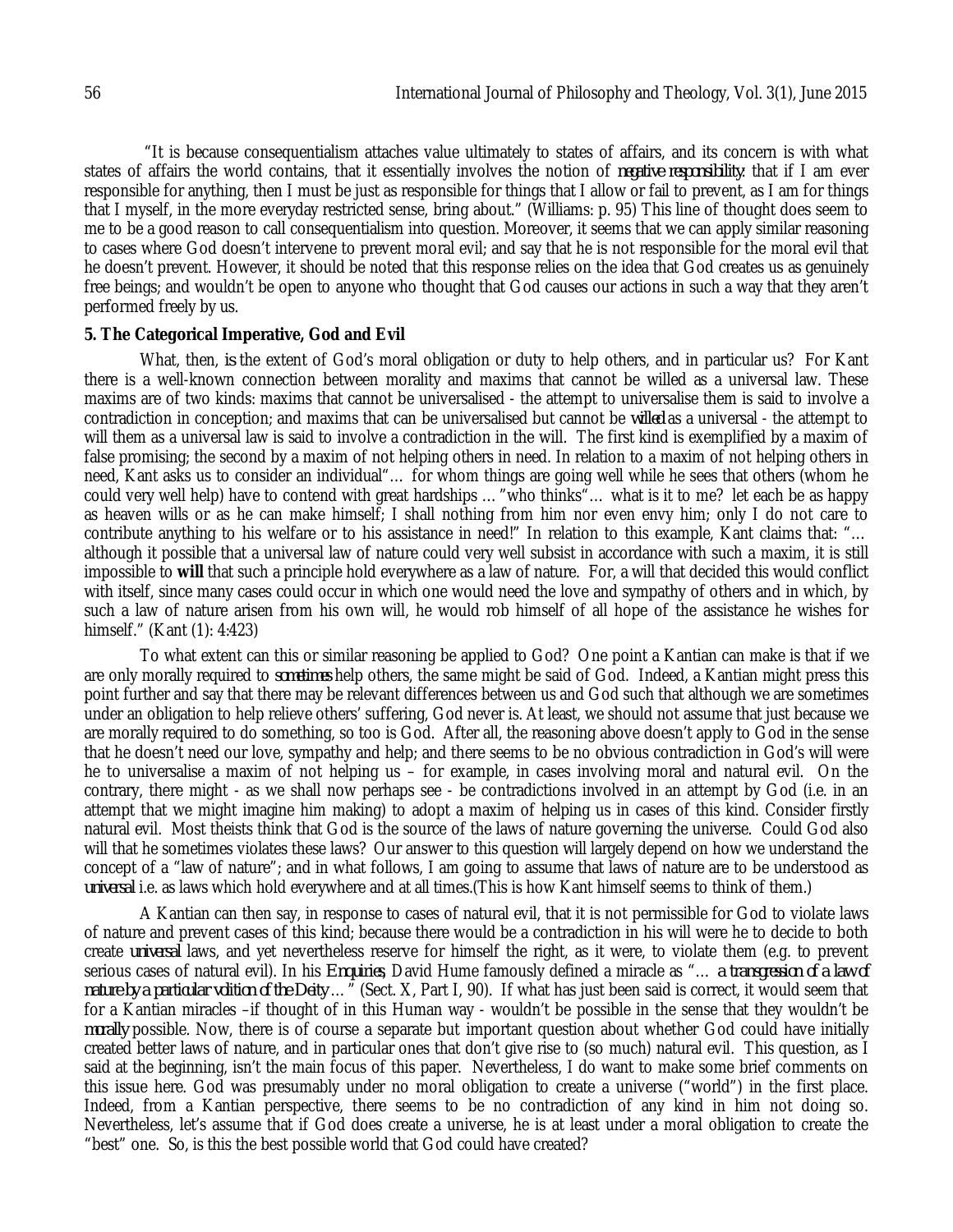# Dean Lubin 57

It is easy to see serious cases involving moral and natural evil as clearly establishing that this world cannot be the best. But one thing a Kantian can do in response to this kind of thought is to point out the consequentiality thinking that underlies it: "best" is being interpreted in consequentiality terms; and this world seems to clearly not be the best in these terms. But why should "best" be interpreted in this way? Why should we think that in deciding which possible world to create, God is making a (purely) consequentiality decision? The fact that one possible world has more "good" states of affairs in it – or less evil in it - than another doesn't make it automatically preferable unless it is assumed that God is making a consequentiality decision. But how, then, should we interpret "best" in this context? In thinking about whether a vase produced by a potter is the best one that he could have created; we need to ask what he produced the vase for. Similarly, in thinking about whether this is the best universe that God could have created; we need to ask what he created a universe for. We need to first ask why God originally decided to create a world - what was he aiming to achieve by doing so? For all we know, this might well be the best world that God could have actualised in order to achieve these aims, whatever they are. From God's perspective – from the perspective of God's aims - this may well be the best possible world that he could have created; even though from a consequentiality perspective it may seem to clearly not be. Consider now moral evil. Many attempts to explain moral evil appeal to the free will defence. For example, in *God, Freedom, and Evil*, Alvin Planting a argues that:

"… God can create free creatures, but He can't *cause* or *determine* them to do only what is right. For if He does so, then they aren't significantly free after all; they do not do what is right *freely.* To create creatures capable of *moral good*, therefore, He must create creatures capable of moral evil; and He can't give these creatures the freedom to perform evil and at the same time prevent them from doing so. As it turned out, sadly enough, some of the free creatures God created went wrong in the exercise of their freedom; this is the source of moral evil. The fact that free creatures sometimes go wrong, however, counts neither against God's omnipotence nor against His goodness; for He could have forestalled the occurrence of moral evil only by removing the possibility of moral good." (Planting a: p.30) Much of this line of thinking can be appealed to by a Kantian in defending a theist against the problem of moral evil. Beginning with the thought that God wills that we are free; she can proceed to argue as follows. If God wills that we are free (if, as most theists think, God creates us as free beings), he could not at the same time make it his maxim to intervene in our free actions(for example, whenever there is a need to do so to prevent moral evil) because this would involve a contradiction in his will. A Kantian can therefore say that it is not permissible for God to intervene in our freedom to prevent cases of this kind. In summary, then, a Kantian can say that God isn't under an obligation to intervene to prevent (moral or natural) evil; indeed that it's not permissible for him to do so. For all that has been said so far, it might be thought that on the Kantian view God is not under a moral obligation to do anything in relation to the universe he creates and the beings within it. This might lead one to think that for a Kantian God isn't really a moral agent at all.(This is a position defended, though for different reasons, by Brain Davies in *The Reality of God and The Problem of Evil*.) However, for a Kantian there *are* things God is morally obliged to do. In particular, a Kantian can defend the view that God is under an obligation to sustain– keep in being - the universe he has created. For if we assume that God wills the creation by him of an enduring universe; he could not at the same time adopt a maxim of not helping to sustain it (whenever such help is required). To adopt a maxim of not sustaining would involve a contradiction in his will.

#### **Conclusion**

A Kantian can argue that God's apparent failure to help us in cases involving moral or natural evil isn't evidence that he doesn't love us, nor that he lacks moral, indeed perfect, goodness. A Kantian can deny that the moral and natural evil in the world provides any evidence that God doesn't exist.